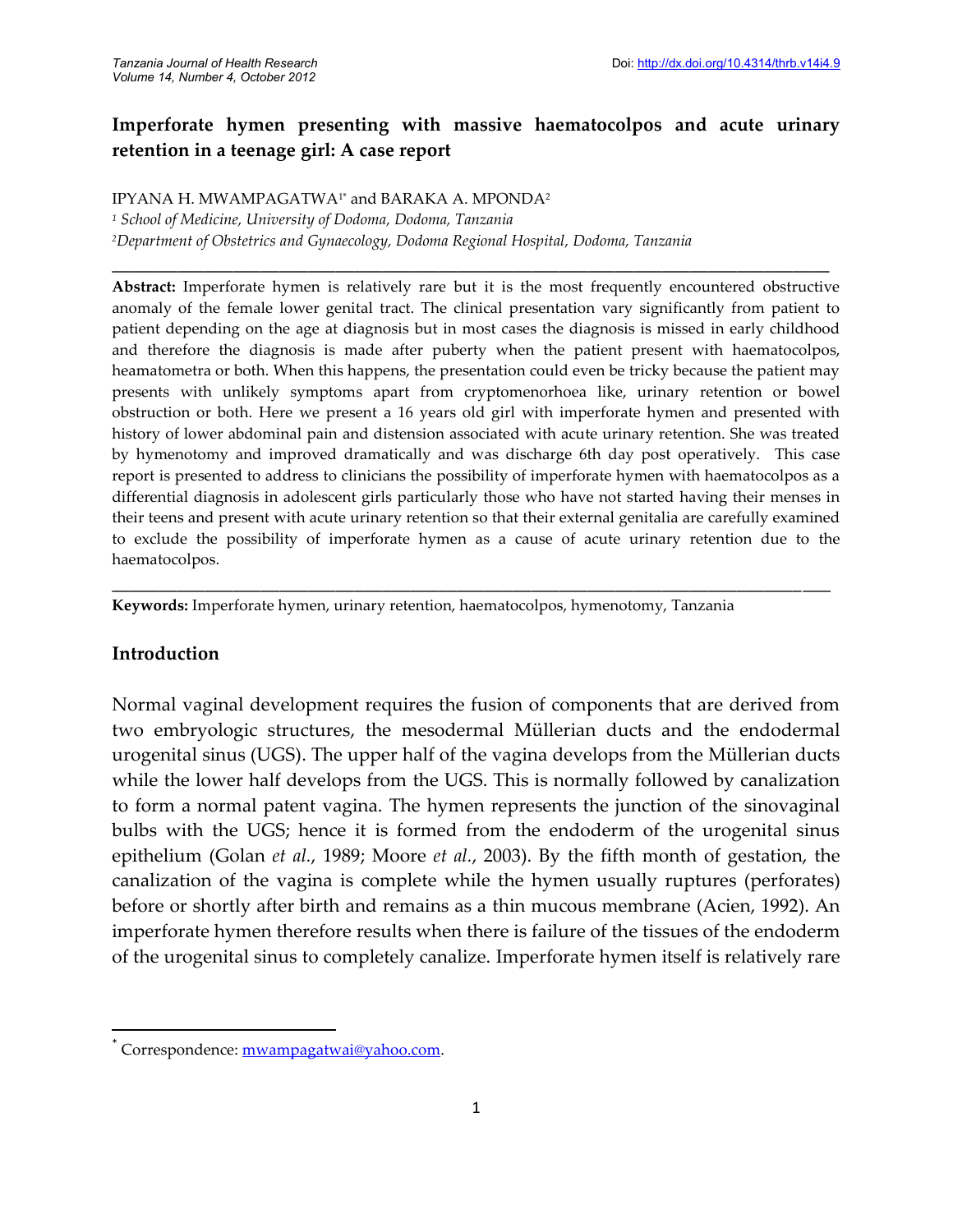with the incidence of about 0.1% of all newborn female babies (Edmonds, 2000) but by far it is the commonest lower female genital tract abnormalities.

The presentation of imperforate hymen may be challenging in some cases such that the diagnosis may initially be missed. Patients may present with a lower abdominal mass mimicking pelvic tumour or sometimes presenting with acute urinary or bowel obstruction due to massive accumulation of blood in the vagina and/or uterus (Posner & Spandorfer, 2005). In this case report, we describe a presentation of imperforate hymen in 16 years old school girl who presented with acute urinary retention and a lower abdominal mass at the Dodoma Regional Hospital in central Tanzania.

### **Case History**

A 16 years old primary school girl was referred to Dodoma Regional Hospital from Kondoa District Hospital 160km away with a diagnosis of bladder tumour with urine retention. She was seen at casualty and she further gave history of lower abdominal pain which started few days prior to the onset of inability to pass urine. Basing on the presented history and diagnosis in the referral letter, the doctors at casualty section admitted her in the surgical ward. Being a young girl, two more possible diagnosis were thought to be likely (Pregnancy or ovarian tumour) but urine for pregnancy test was negative, and the ultrasound revealed fluid collection in the lower abdomen though the exact location was not pin pointed. The uterus and ovaries couldn't be seen on ultrasound. Based on these findings she was then transferred to Gynaecological Ward for further evaluation.

Further questioning, the girl admitted not to have yet attained menarche but to have been experiencing rather cyclic lower abdominal pain over the past two to three years. She further gave history she never have had penetrative vaginal sexual intercourse. Upon general clinical examination it was noted that she was healthy, pink, afebrile but in pain. She was also of normal stature and development of secondary sexual characteristics. Abdominal examination revealed a supra-pubic mass equivalent to 20-week pregnancy that was tense and tender on palpation. Pelvic inspection showed a normal vulva but with brownish bulging membrane in the introitus (Figure 1A). Bimanual pelvic examination through the rectum also revealed a markedly distended vagina bulging into the anterior rectal wall (Figure 1B). Urinary catheterization was performed and about 1300ml of clear urine was drained from the urinary bladder and the abdominal mass diminished to about 16 weeks (gestation equivalent) but the bulging membrane in the introitus was still there.

Based these findings in history and examination the diagnosis of imperforate hymen was reached. This diagnosis was communicated to the patient and the mother who escorted the girl. It was further explained to them the definitive treatment of the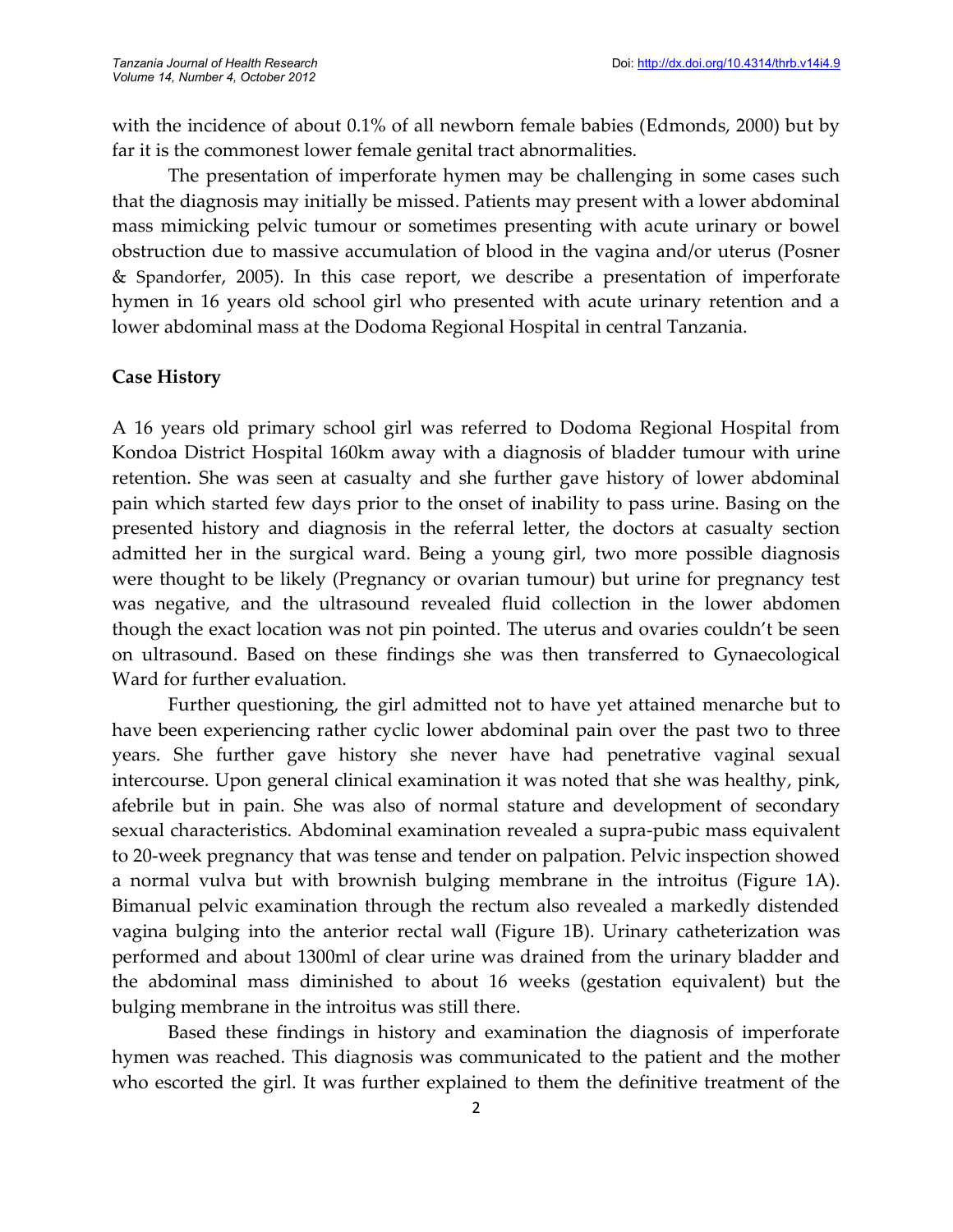condition for which both the mother and the girl consented for both the procedure and its outcomes in terms of socio-cultural implications bearing in mind that the virginity of the girl will be lost after the procedure. Preparations for hymenoctomy were done for the next day. On the day of operation the patient was taken to theatre for the operation. She was placed in the dorsal lithotomy position, the bladder was drained, and a sterile perineal preparation performed.



**Figure 1: Haematometra/haematocolpos presenting as a supra-pubic mass after catheterization to drain the retained urine (A); Bulging of the hymen due to massive haematocolpos (B)**

Hymenotomy was performed under local anaesthesia where a cruciate incision was made on the hymen and about 1500mls of viscous chocolate-coloured blood was drained. After that the hymeneal leaflets were then trimmed sharply from the hymeneal ring and the cut edges of the leaflet bases were then over sewn with interrupted absorbable sutures.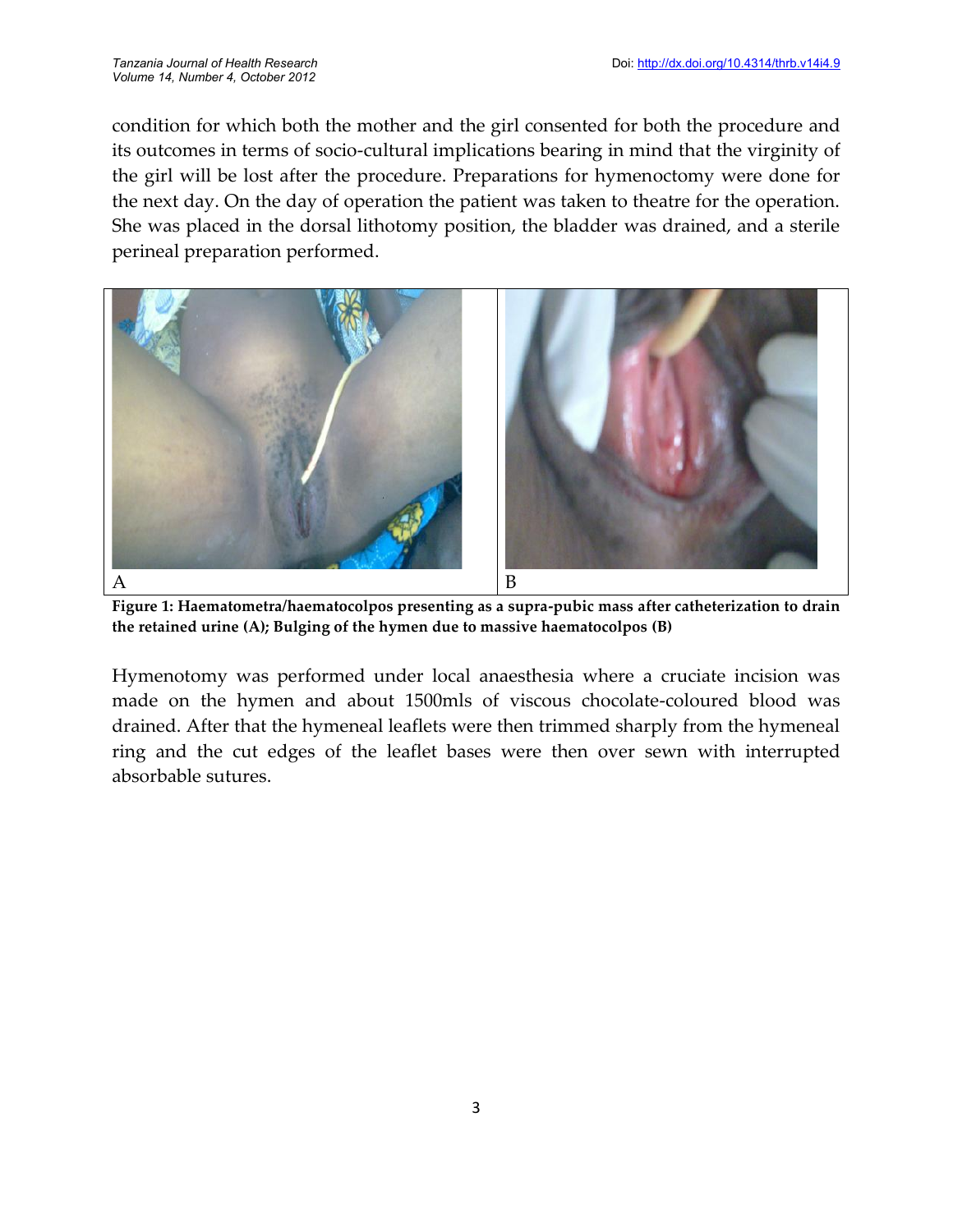

**Figure 2: The appearance of the external genitalia on 4th day post operation**

Post operatively the girl improved remarkably and was discharged home on  $6<sup>th</sup>$  day. Because she was coming from far, she was instructed to go back to the referring district Hospital after 2 weeks for follow up. Report so obtained 4 months after the operation during supervision visits gave a success story that the patient attended their hospital and she was doing fine (Figure 2).

#### **Discussion**

Imperforate hymen is generally a rare occurrence in clinical practice of gynaecology. Literature has reported incidences of around 0.1% of all newborn female babies (Edmonds, 2000). It is this rarity that brings the difficulty in making the diagnosis easily at birth compounded by a bizarre presentation in some cases whose diagnosis is made at puberty. In most cases the diagnosis is reached when the girl reaches menarche and start having accumulation of blood in the vaginal (haematocolpos) and the uterus (haematometra). This accumulation of blood compresses the bladder and the urethra to cause urine retention (Buick *et al.*, 1999)**.** At times other unusual clinical features may show up and further complicate the picture making the diagnosis even more challenging. These include low back pain and/or constipation due to massive haematocolpos (Buick *et al*., 1999; Isenhour *et al*., 1999).

Our patient presented with an acute urine retention of about two days duration and because it is very likely that a thorough clinical examination was not done at birth nobody had a clue of imperforate hymen and again pelvic examination was not done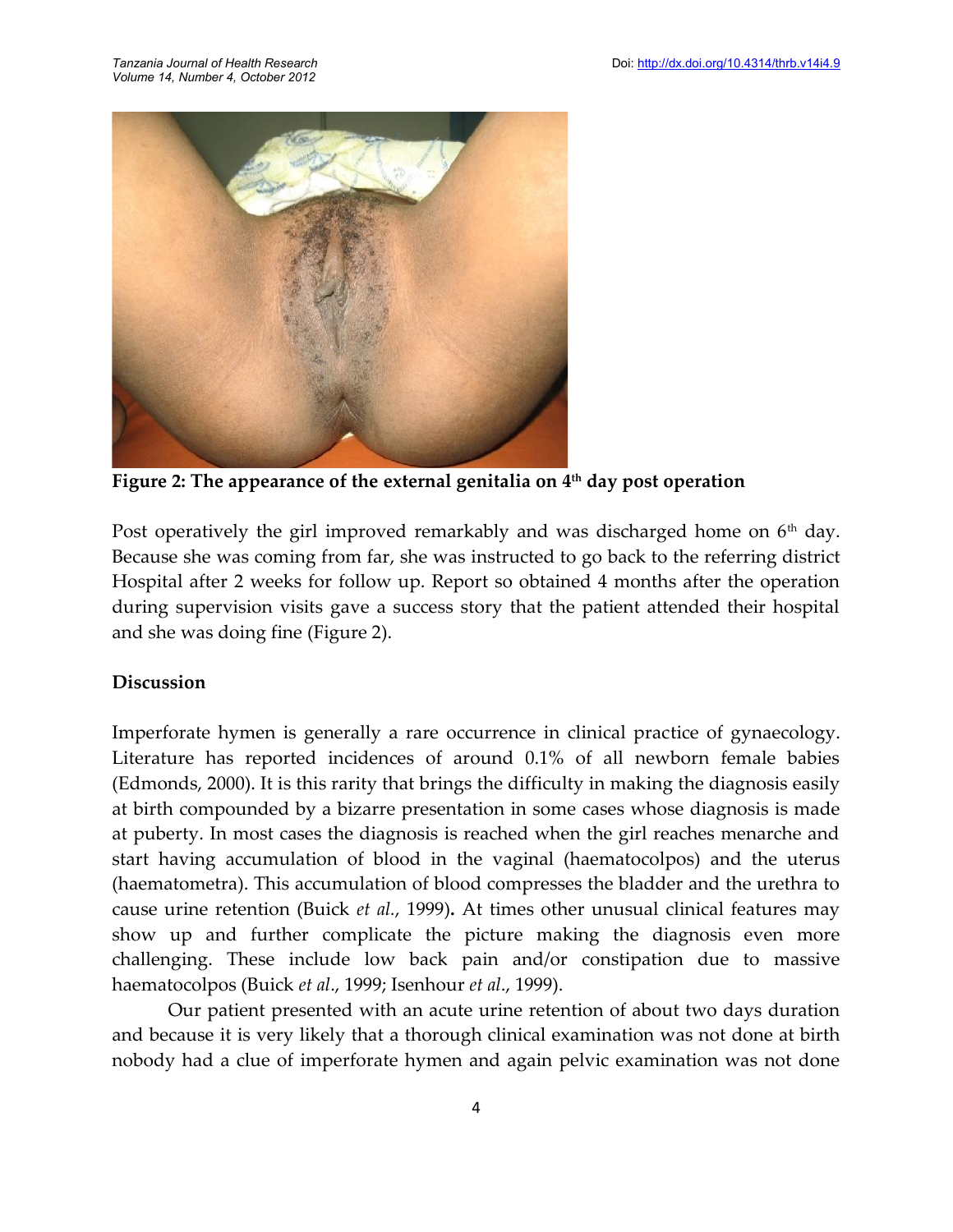when she arrived at the hospital hence, the diagnosis was missed for the second time and pregnancy and urinary bladder tumour were given a priority. From this picture it becomes evident that an imperforate hymen should also be thought as a cause of urine retention in young girls who present with acute urine retention. This should be accompanied by a carefully pelvic examination to substantiate the diagnosis.

The diagnosis of imperforate hymen may be reached at birth from a thorough clinical examination or in early childhood when the little girl presents with mucocolpos or hydrocolpos but more frequently the diagnosis is made at puberty when the girl presents with haematocolpos or hematometra or both (Posner & Spandorfer, 2005). Commonly imperforate hymen is asymptomatic and therefore the diagnosis is often missed before puberty and it is made when the girl reaches menarche. In our case the diagnosis was only reached about a year after the onset of irregularly cyclic abdominal pain when she had a massive haematocolpsos. This delay came because nobody had in mind the presence of the condition. A good clinical examination at birth would have helped to have the diagnosis at hand before this massive haematocolpos appeared (Posner & Spandorfer, 2005)**.**

In countries where Magnetic Resonance Imaging (MRI) can be done examination of the pregnant woman is done, the diagnosis of imperforate hymen may be reached prenatally where there is a protrusion of the hymen into the introitus depending on the amount of fluid accumulation in the vagina (Adaletli *et al.,* 2007). This can be a tool because the diagnosis is already in the thought of an attending doctor. But it is obvious that the use of MRI cannot be considered to be a diagnostic tool of choice in resource constrained countries and therefore clinical examination is critically important.

The clinical presentation in patients with imperforate hymen and transverse vaginal septum may be similar in many aspects but in cases with transverse vaginal septum there is usually no bulging at the outlet as well as the location of the obstruction which may be high these patients (Wall *et al.*, 2003). In our patient, bulging of the membranes at the introitus clearly differentiated between the imperforate hymens from transverse vaginal septum.

Thorough physical pelvic inspection and examination in patients with imperforate hymen with haematocolpos and/or haematometra with its obstructive symptoms should be sufficient to make the diagnosis though imagining studies may add value. Ultrasound is in most cases a diagnostic tool but MRI may be employed in complicated cases where the location of the collected fluid cannot be pin pointed (Frates *et al.*, 2004.). When ultrasound is chosen, the rectal route is preferred for it provides a better visualization (Kushir *et al.*, 1997).

### **Conclusion**